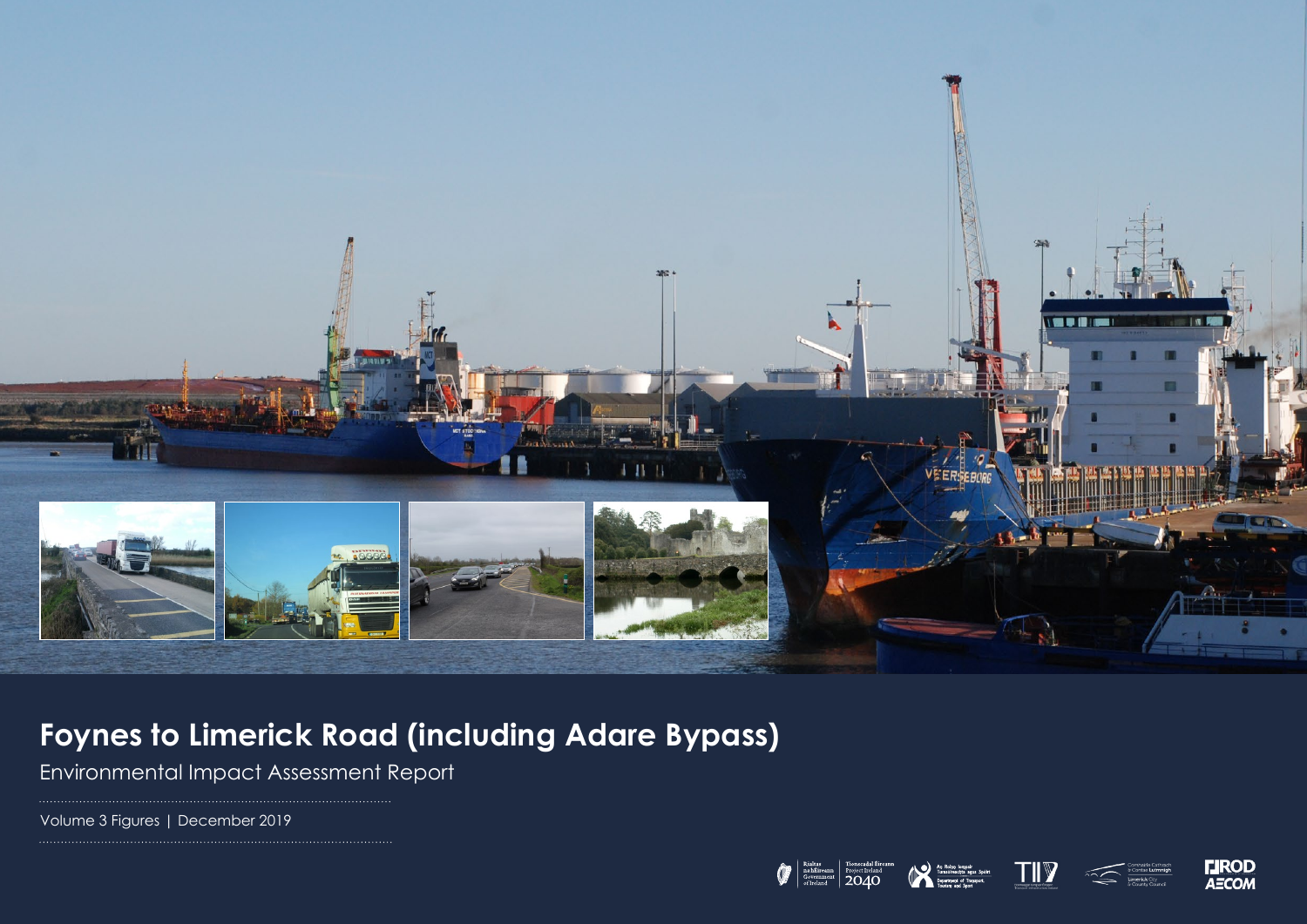## **Foynes to Limerick Road (including Adare Bypass) Environmental Impact Assessment Report Volume 3**

## **EIAR Figures Index**

| <b>Figure</b><br><b>Number</b> | <b>Drawing Title</b>                                                               | <b>Figure</b><br><b>Number</b> | <b>Drawing Title</b>                                                            |
|--------------------------------|------------------------------------------------------------------------------------|--------------------------------|---------------------------------------------------------------------------------|
| 1.1                            | Location Plan                                                                      | 4.16                           | Plan on Aerial Photography - Rathkeale to Attyflin - Section D - Sheet 3 of 11  |
| 3.1                            | <b>Study Area including Constraints</b>                                            | 4.17                           | Plan on Aerial Photography - Rathkeale to Attyflin - Section D - Sheet 4 of 11  |
| 3.2                            | Broad Route Corridor Options - Stage 1                                             | 4.18                           | Plan on Aerial Photography - Rathkeale to Attyflin - Section D - Sheet 5 of 11  |
| 3.3                            | 300m Wide Route Corridor Options - Public Consultation - March 2015                | 4.19                           | Plan on Aerial Photography - Rathkeale to Attyflin - Section D - Sheet 6 of 11  |
| 3.4                            | 300m Wide Route Corridor Options - Public Consultation - March 2015 - Sheet 1 of 4 | 4.20                           | Plan on Aerial Photography - Rathkeale to Attyflin - Section D - Sheet 7 of 11  |
| 3.5                            | 300m Wide Route Corridor Options - Public Consultation - March 2015 - Sheet 2 of 4 | 4.21                           | Plan on Aerial Photography - Rathkeale to Attyflin - Section D - Sheet 8 of 11  |
| 3.6                            | 300m Wide Route Corridor Options - Public Consultation - March 2015 - Sheet 3 of 4 | 4.22                           | Plan on Aerial Photography - Rathkeale to Attyflin - Section D - Sheet 9 of 11  |
| 3.7                            | 300m Wide Route Corridor Options - Public Consultation - March 2015 - Sheet 4 of 4 | 4.23                           | Plan on Aerial Photography - Rathkeale to Attyflin - Section D - Sheet 10 of 11 |
| 3.8                            | <b>Revised Route Corridor Options</b>                                              | 4.24                           | Plan on Aerial Photography - Rathkeale to Attyflin - Section D - Sheet 11 of 11 |
| 3.9                            | Route Corridor - Option 1                                                          | 4.25                           | Mainline Plan & Profile - Sheet Layout                                          |
| 3.10                           | Route Corridor - Option 2                                                          | 4.26                           | Mainline Plan & Profile - Foynes to Ballyclogh - Section A - Sheet 1 of 4       |
| 3.11                           | Route Corridor - Option 3                                                          | 4.27                           | Mainline Plan & Profile - Foynes to Ballyclogh - Section A - Sheet 2 of 4       |
| 3.12                           | Route Corridor - Option 4                                                          | 4.28                           | Mainline Plan & Profile - Foynes to Ballyclogh - Section A - Sheet 3 of 4       |
| 3.13                           | <b>Preferred Route Corridor</b>                                                    | 4.29                           | Mainline Plan & Profile - Foynes to Ballyclogh - Section A - Sheet 4 of 4       |
| 3.14                           | Design Update September 2016                                                       | 4.30                           | Mainline Plan & Profile - Ballyclogh to Askeaton - Section B - Sheet 1 of 2     |
| 3.15                           | Design Update September 2016 - Sheet 1 of 4                                        | 4.31                           | Mainline Plan & Profile - Ballyclogh to Askeaton - Section B - Sheet 2 of 2     |
| 3.16                           | Design Update September 2016 - Sheet 2 of 4                                        | 4.32                           | Mainline Plan & Profile - Ballyclogh to Rathkeale - Section C - Sheet 1 of 6    |
| 3.17                           | Design Update September 2016 - Sheet 3 of 4                                        | 4.33                           | Mainline Plan & Profile - Ballyclogh to Rathkeale - Section C - Sheet 2 of 6    |
| 3.18                           | Design Update September 2016 - Sheet 4 of 4                                        | 4.34                           | Mainline Plan & Profile - Ballyclogh to Rathkeale - Section C - Sheet 3 of 6    |
| 3.19                           | Design Update June 2017                                                            | 4.35                           | Mainline Plan & Profile - Ballyclogh to Rathkeale - Section C - Sheet 4 of 6    |
| 3.20                           | Options for Junctions at Croagh - June 2017                                        | 4.36                           | Mainline Plan & Profile - Ballyclogh to Rathkeale - Section C - Sheet 5 of 6    |
| 4.1                            | Plan on Aerial Photography - Sheet Layout                                          | 4.37                           | Mainline Plan & Profile - Ballyclogh to Rathkeale - Section C - Sheet 6 of 6    |
| 4.2                            | Plan on Aerial Photography - Foynes to Ballyclogh - Section A - Sheet 1 of 4       | 4.38                           | Mainline Plan & Profile - Rathkeale to Adare - Section D - Sheet 1 of 12        |
| 4.3                            | Plan on Aerial Photography - Foynes to Ballyclogh - Section A - Sheet 2 of 4       | 4.39                           | Mainline Plan & Profile - Rathkeale to Adare - Section D - Sheet 2 of 12        |
| 4.4                            | Plan on Aerial Photography - Foynes to Ballyclogh - Section A - Sheet 3 of 4       | 4.40                           | Mainline Plan & Profile - Rathkeale to Adare - Section D - Sheet 3 of 12        |
| 4.5                            | Plan on Aerial Photography - Foynes to Ballyclogh - Section A - Sheet 4 of 4       | 4.41                           | Mainline Plan & Profile - Rathkeale to Adare - Section D - Sheet 4 of 12        |
| 4.6                            | Plan on Aerial Photography - Ballyclogh to Askeaton - Section B - Sheet 1 of 2     | 4.42                           | Mainline Plan & Profile - Rathkeale to Adare - Section D - Sheet 5 of 12        |
| 4.7                            | Plan on Aerial Photography - Ballyclogh to Askeaton - Section B - Sheet 2 of 2     | 4.43                           | Mainline Plan & Profile - Rathkeale to Adare - Section D - Sheet 6 of 12        |
| 4.8                            | Plan on Aerial Photography - Ballyclogh to Rathkeale - Section C - Sheet 1 of 6    | 4.44                           | Mainline Plan & Profile - Rathkeale to Adare - Section D - Sheet 7 of 12        |
| 4.9                            | Plan on Aerial Photography - Ballyclogh to Rathkeale - Section C - Sheet 2 of 6    | 4.45                           | Mainline Plan & Profile - Rathkeale to Adare - Section D - Sheet 8 of 12        |
| 4.10                           | Plan on Aerial Photography - Ballyclogh to Rathkeale - Section C - Sheet 3 of 6    | 4.46                           | Mainline Plan & Profile - Rathkeale to Adare - Section D - Sheet 9 of 12        |
| 4.11                           | Plan on Aerial Photography - Ballyclogh to Rathkeale - Section C - Sheet 4 of 6    | 4.47                           | Mainline Plan & Profile - Rathkeale to Adare - Section D - Sheet 10 of 12       |
| 4.12                           | Plan on Aerial Photography - Ballyclogh to Rathkeale - Section C - Sheet 5 of 6    | 4.48                           | Mainline Plan & Profile - Rathkeale to Adare - Section D - Sheet 11 of 12       |
| 4.13                           | Plan on Aerial Photography - Ballyclogh to Rathkeale - Section C - Sheet 6 of 6    | 4.49                           | Mainline Plan & Profile - Rathkeale to Adare - Section D - Sheet 12 of 12       |
| 4.14                           | Plan on Aerial Photography - Rathkeale to Attyflin - Section D - Sheet 1 of 11     | 4.50                           | Junctions & Sideroads - Sheet Layout                                            |
| 4.15                           | Plan on Aerial Photography - Rathkeale to Attyflin - Section D - Sheet 2 of 11     | 4.51                           | Foynes to Ballyclogh - Section A - HGV Service Area                             |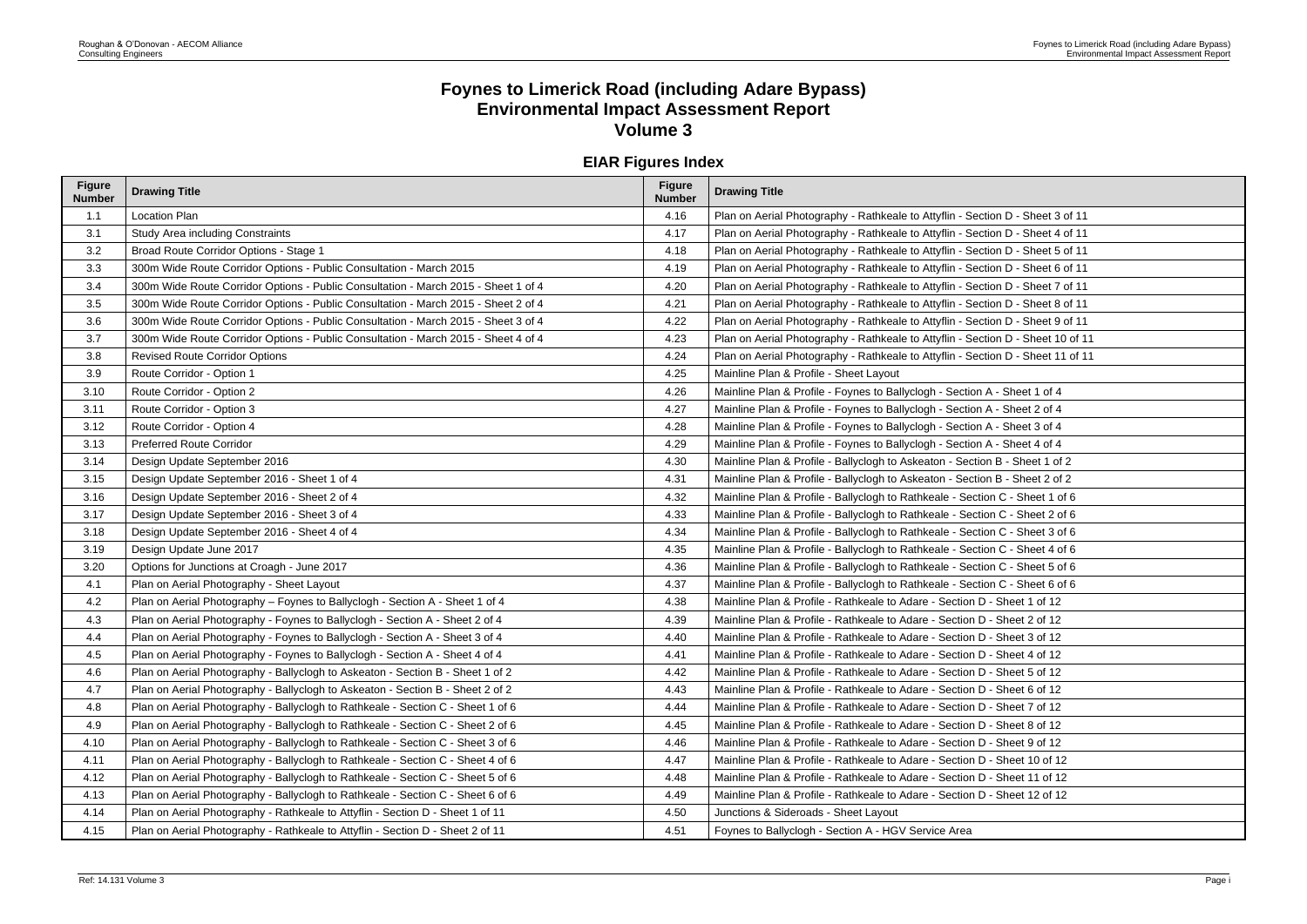| <b>Figure</b><br><b>Number</b>     | <b>Drawing Title</b>                                                                                                         | <b>Figure</b><br><b>Number</b> | <b>Drawing Title</b>                                |
|------------------------------------|------------------------------------------------------------------------------------------------------------------------------|--------------------------------|-----------------------------------------------------|
| 4.52                               | Foynes to Ballyclogh - Section A - Junction 1 - Foynes Roundabout                                                            | 7.8                            | Habitat Mapping - Section C - Sheet 1 of 6          |
| 4.53                               | Foynes to Ballyclogh - Section A - Shared Access Road 3 - 'Coopers Lane'                                                     | 7.9                            | Habitat Mapping - Section C - Sheet 2 of 6          |
| 4.54                               | Foynes to Rathkeale - Section B - Sideroad 5A - L-1220 & Sideroad 5B - L-6062                                                | 7.10                           | Habitat Mapping - Section C - Sheet 3 of 6          |
| 4.55                               | Ballyclogh to Rathkeale - Section B - Junction 6 - Askeaton Roundabout                                                       | 7.11                           | Habitat Mapping - Section C - Sheet 4 of 6          |
| 4.56                               | Ballyclogh to Rathkeale - Section C - Sideroad 8 - L-1236                                                                    | 7.12                           | Habitat Mapping - Section C - Sheet 5 of 6          |
| 4.57                               | Ballyclogh to Rathkeale - Section C - Sideroad 9 - L-1222                                                                    | 7.13                           | Habitat Mapping - Section C - Sheet 6 of 6          |
| 4.58                               | Ballyclogh to Rathkeale - Section C - Doohyle Road - L-6132                                                                  | 7.14                           | Habitat Mapping - Section D - Sheet 1 of 11         |
| 4.59                               | Rathkeale to Adare - Section D - Sideroad 11 - L-1203                                                                        | 7.15                           | Habitat Mapping - Section D - Sheet 2 of 11         |
| 4.60                               | Rathkeale to Adare - Section D - Sideroad 12 - L-8027 & L-52309                                                              | 7.16                           | Habitat Mapping - Section D - Sheet 3 of 11         |
| 4.61                               | Rathkeale to Adare - Section D - Sideroad 13 - L-1421                                                                        | 7.17                           | Habitat Mapping - Section D - Sheet 4 of 11         |
| 4.62                               | Rathkeale to Adare - Section D - Junction 14 - Croagh Junction                                                               | 7.18                           | Habitat Mapping - Section D - Sheet 5 of 11         |
| 4.63                               | Rathkeale to Adare - Section D - Junction 14 - N21 Junction                                                                  | 7.19                           | Habitat Mapping - Section D - Sheet 6 of 11         |
| 4.64                               | Rathkeale to Adare - Section D - Sideroad 15 - L-8026 & L-8025                                                               | 7.20                           | Habitat Mapping - Section D - Sheet 7 of 11         |
| 4.65                               | Rathkeale to Adare - Section D - Accommodation Road 16                                                                       | 7.21                           | Habitat Mapping - Section D - Sheet 8 of 11         |
| 4.66                               | Rathkeale to Adare - Section D - Sideroad 17 - L-1423 Station Road                                                           | 7.22                           | Habitat Mapping - Section D - Sheet 9 of 11         |
| 4.67                               | Rathkeale to Adare - Section D - Junction 18 - Adare Junction                                                                | 7.23                           | Habitat Mapping - Section D - Sheet 10 of 11        |
| 4.68                               | Rathkeale to Adare - Section D - Sideroad 19 - Existing N21 / L-1427                                                         | 7.24                           | Habitat Mapping - Section D - Sheet 11 of 11        |
| 4.69                               | Principal Geometric Parameters - Road Cross Sections - Sheet 1 of 2                                                          | 7.25                           | Biodiversity Mitigation - Section A - Sheet 1 of 4  |
| 4.70                               | Principal Geometric Parameters - Road Cross Sections - Sheet 2 of 2                                                          | 7.26                           | Biodiversity Mitigation - Section A - Sheet 2 of 4  |
| 4.71                               | <b>Permitted Haulage Route</b>                                                                                               | 7.27                           | Biodiversity Mitigation - Section A - Sheet 3 of 4  |
| 4.72                               | River Maigue Crossing - River Bridge RVB04 - General Arrangement Details                                                     | 7.28                           | Biodiversity Mitigation - Section A - Sheet 4 of 4  |
| 4.73                               | River Maigue Crossing - River Bridge RVB04 - Construction Sequence - Sheet 1 of 3                                            | 7.29                           | Biodiversity Mitigation - Section B - Sheet 1 of 2  |
| 4.74                               | River Maigue Crossing - River Bridge RVB04 - Construction Sequence - Sheet 2 of 3                                            | 7.30                           | Biodiversity Mitigation - Section B - Sheet 2 of 2  |
| 4.75                               | River Maigue Crossing - River Bridge RVB04 - Construction Sequence - Sheet 3 of 3                                            | 7.31                           | Biodiversity Mitigation - Section C - Sheet 1 of 6  |
| PG567-<br>D004-<br>483-001-<br>000 | 110kV Lines Planning Outline Drawing, Suspension Wood Poleset Non-Earthwire                                                  | 7.32                           | Biodiversity Mitigation - Section C - Sheet 2 of 6  |
| PG567-<br>D004-<br>485-001-<br>000 | 110kV Lines Planning Outline Drawing, Strain Wood Poleset Non-Earthwire                                                      | 7.33                           | Biodiversity Mitigation - Section C - Sheet 3 of 6  |
| PG567-<br>D004-<br>714-001-<br>000 | 220Kv Line - Outline Drawing for Planning, Single Circuit Suspension Tower 233 without Shieldwire<br>Body Extension +8 (T30) | 7.34                           | Biodiversity Mitigation - Section C - Sheet 4 of 6  |
| 6.1                                | <b>Community Facilities</b>                                                                                                  | 7.35                           | Biodiversity Mitigation - Section C - Sheet 5 of 6  |
| 7.1                                | <b>Designated Sites</b>                                                                                                      | 7.36                           | Biodiversity Mitigation - Section C - Sheet 6 of 6  |
| 7.2                                | Habitat Mapping - Section A - Sheet 1 of 4                                                                                   | 7.37                           | Biodiversity Mitigation - Section D - Sheet 1 of 11 |
| 7.3                                | Habitat Mapping - Section A - Sheet 2 of 4                                                                                   | 7.38                           | Biodiversity Mitigation - Section D - Sheet 2 of 11 |
| 7.4                                | Habitat Mapping - Section A - Sheet 3 of 4                                                                                   | 7.39                           | Biodiversity Mitigation - Section D - Sheet 3 of 11 |
| 7.5                                | Habitat Mapping - Section A - Sheet 4 of 4                                                                                   | 7.40                           | Biodiversity Mitigation - Section D - Sheet 4 of 11 |
| 7.6                                | Habitat Mapping - Section B - Sheet 1 of 2                                                                                   | 7.41                           | Biodiversity Mitigation - Section D - Sheet 5 of 11 |
| 7.7                                | Habitat Mapping - Section B - Sheet 2 of 2                                                                                   | 7.42                           | Biodiversity Mitigation - Section D - Sheet 6 of 11 |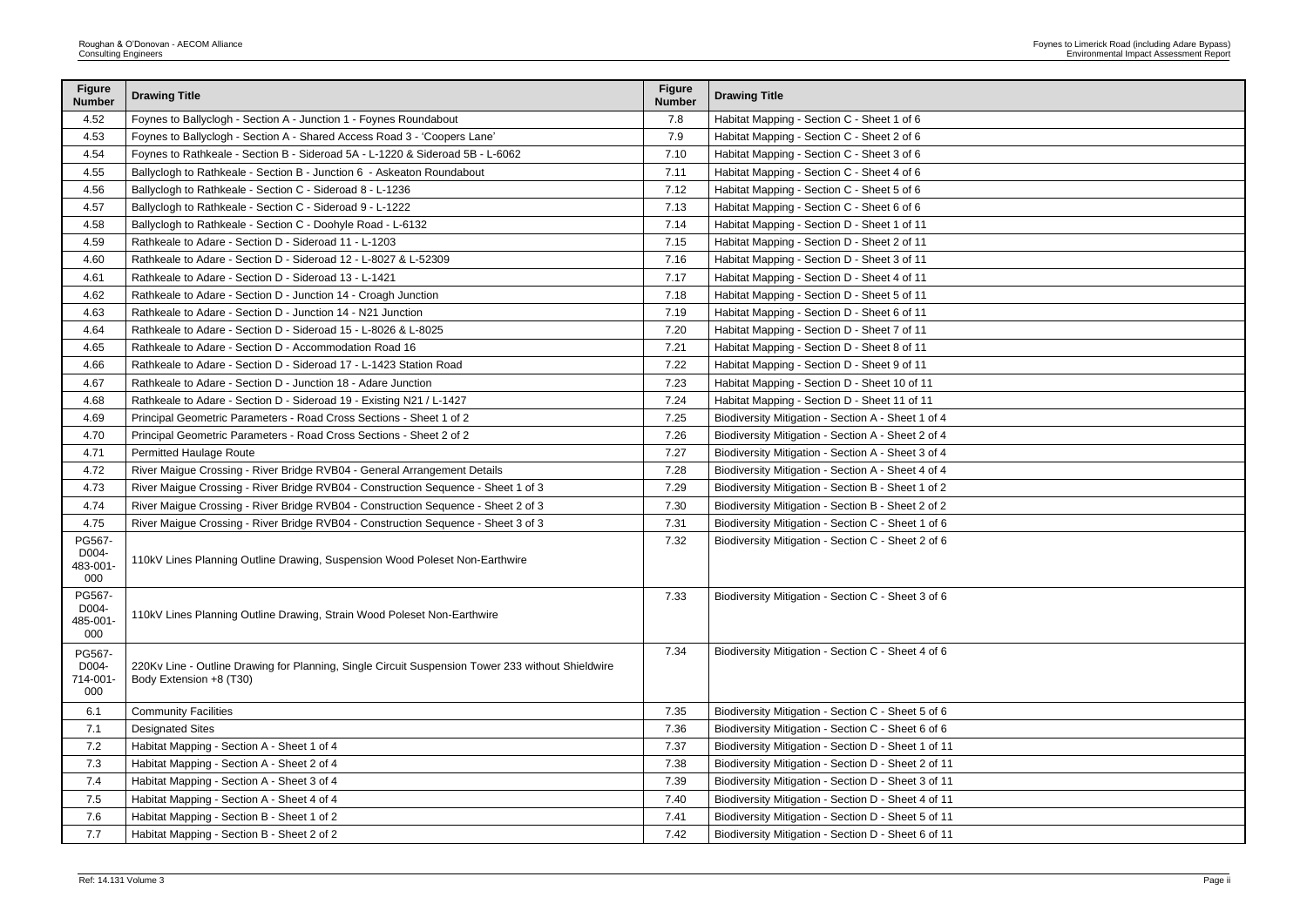| <b>Figure</b><br><b>Number</b> | <b>Drawing Title</b>                                                      | <b>Figure</b><br><b>Number</b> | <b>Drawing Title</b>                                                    |
|--------------------------------|---------------------------------------------------------------------------|--------------------------------|-------------------------------------------------------------------------|
| 7.43                           | Biodiversity Mitigation - Section D - Sheet 7 of 11                       | 9.13                           | Hydrological Mitigation - Section D - Sheet 2 of 5                      |
| 7.44                           | Biodiversity Mitigation - Section D - Sheet 8 of 11                       | 9.14                           | Hydrological Mitigation - Section D - Sheet 3 of 5                      |
| 7.45                           | Biodiversity Mitigation - Section D - Sheet 9 of 11                       | 9.15                           | Hydrological Mitigation - Section D - Sheet 4 of 5                      |
| 7.46                           | Biodiversity Mitigation - Section D - Sheet 10 of 11                      | 9.16                           | Hydrological Mitigation - Section D - Sheet 5 of 5                      |
| 7.47                           | Biodiversity Mitigation - Section D - Sheet 11 of 11                      | 10.1                           | Watercourse Regional Overview                                           |
| 8.1                            | Ground Investigation - Foynes to Ballyclogh - Section A - Sheet 1 of 4    | 10.2                           | Catchments & Sub-Catchments                                             |
| 8.2                            | Ground Investigation - Foynes to Ballyclogh - Section A - Sheet 2 of 4    | 10.3                           | Drainage Network - Foynes to Ballyclogh - Section A - Sheet 1 of 4      |
| 8.3                            | Ground Investigation - Foynes to Ballyclogh - Section A - Sheet 3 of 4    | 10.4                           | Drainage Network - Foynes to Ballyclogh - Section A - Sheet 2 of 4      |
| 8.4                            | Ground Investigation - Foynes to Ballyclogh - Section A - Sheet 4 of 4    | 10.5                           | Drainage Network - Foynes to Ballyclogh - Section A - Sheet 3 of 4      |
| 8.5                            | Ground Investigation - Ballyclogh to Askeaton - Section B - Sheet 1 of 2  | 10.6                           | Drainage Network - Foynes to Ballyclogh - Section A - Sheet 4 of 4      |
| 8.6                            | Ground Investigation - Ballyclogh to Askeaton - Section B - Sheet 2 of 2  | 10.7                           | Drainage Network - Ballyclogh to Askeaton - Section B - Sheet 1 of 2    |
| 8.7                            | Ground Investigation - Ballyclogh to Rathkeale - Section C - Sheet 1 of 6 | 10.8                           | Drainage Network - Ballyclogh to Askeaton - Section B - Sheet 2 of 2    |
| 8.8                            | Ground Investigation - Ballyclogh to Rathkeale - Section C - Sheet 2 of 6 | 10.9                           | Drainage Network - Ballyclogh to Rathkeale - Section C - Sheet 1 of 6   |
| 8.9                            | Ground Investigation - Ballyclogh to Rathkeale - Section C - Sheet 3 of 6 | 10.10                          | Drainage Network - Ballyclogh to Rathkeale - Section C - Sheet 2 of 6   |
| 8.10                           | Ground Investigation - Ballyclogh to Rathkeale - Section C - Sheet 4 of 6 | 10.11                          | Drainage Network - Ballyclogh to Rathkeale - Section C - Sheet 3 of 6   |
| 8.11                           | Ground Investigation - Ballyclogh to Rathkeale - Section C - Sheet 5 of 6 | 10.12                          | Drainage Network - Ballyclogh to Rathkeale - Section C - Sheet 4 of 6   |
| 8.12                           | Ground Investigation - Ballyclogh to Rathkeale - Section C - Sheet 6 of 6 | 10.13                          | Drainage Network - Ballyclogh to Rathkeale - Section C - Sheet 5 of 6   |
| 8.13                           | Ground Investigation - Rathkeale to Attyflin - Section D - Sheet 1 of 12  | 10.14                          | Drainage Network - Ballyclogh to Rathkeale - Section C - Sheet 6 of 6   |
| 8.14                           | Ground Investigation - Rathkeale to Attyflin - Section D - Sheet 2 of 12  | 10.15                          | Drainage Network - Rathkeale to Attyflin - Section D - Sheet 1 of 11    |
| 8.15                           | Ground Investigation - Rathkeale to Attyflin - Section D - Sheet 3 of 12  | 10.16                          | Drainage Network - Rathkeale to Attyflin - Section D - Sheet 2 of 11    |
| 8.16                           | Ground Investigation - Rathkeale to Attyflin - Section D - Sheet 4 of 12  | 10.17                          | Drainage Network - Rathkeale to Attyflin - Section D - Sheet 3 of 11    |
| 8.17                           | Ground Investigation - Rathkeale to Attyflin - Section D - Sheet 5 of 12  | 10.18                          | Drainage Network - Rathkeale to Attyflin - Section D - Sheet 4 of 11    |
| 8.18                           | Ground Investigation - Rathkeale to Attyflin - Section D - Sheet 6 of 12  | 10.19                          | Drainage Network - Rathkeale to Attyflin - Section D - Sheet 5 of 11    |
| 8.19                           | Ground Investigation - Rathkeale to Attyflin - Section D - Sheet 7 of 12  | 10.20                          | Drainage Network - Rathkeale to Attyflin - Section D - Sheet 6 of 11    |
| 8.20                           | Ground Investigation - Rathkeale to Attyflin - Section D - Sheet 8 of 12  | 10.21                          | Drainage Network - Rathkeale to Attyflin - Section D - Sheet 7 of 11    |
| 8.21                           | Ground Investigation - Rathkeale to Attyflin - Section D - Sheet 9 of 12  | 10.22                          | Drainage Network - Rathkeale to Attyflin - Section D - Sheet 8 of 11    |
| 8.22                           | Ground Investigation - Rathkeale to Attyflin - Section D - Sheet 10 of 12 | 10.23                          | Drainage Network - Rathkeale to Attyflin - Section D - Sheet 9 of 11    |
| 8.23                           | Ground Investigation - Rathkeale to Attyflin - Section D - Sheet 11 of 12 | 10.24                          | Drainage Network - Rathkeale to Attyflin - Section D - Sheet 10 of 11   |
| 8.24                           | Ground Investigation - Rathkeale to Attyflin - Section D - Sheet 12 of 12 | 10.25                          | Drainage Network - Rathkeale to Attyflin - Section D - Sheet 11 of 11   |
| 9.1                            | <b>Bedrock Geology</b>                                                    | 11.1                           | The Landscape - Impact Rating and Mitigation - Section A - Sheet 1 of 4 |
| 9.2                            | <b>Quaternary Geology</b>                                                 | 11.2                           | The Landscape - Impact Rating and Mitigation- Section A - Sheet 2 of 4  |
| 9.3                            | <b>Groundwater Vulnerability</b>                                          | 11.3                           | The Landscape - Impact Rating and Mitigation- Section A - Sheet 3 of 4  |
| 9.4                            | Bedrock Aquifer & Ground Waterbodies                                      | 11.4                           | The Landscape - Impact Rating and Mitigation- Section A - Sheet 4 of 4  |
| 9.5                            | Hydrological Mitigation - Section A - Sheet Layout                        | 11.5                           | The Landscape - Impact Rating and Mitigation- Section B - Sheet 1 of 2  |
| 9.6                            | Hydrological Mitigation - Section A - Sheet 1 of 2                        | 11.6                           | The Landscape - Impact Rating and Mitigation- Section B - Sheet 2 of 2  |
| 9.7                            | Hydrological Mitigation - Section A - Sheet 2 of 2                        | 11.7                           | The Landscape - Impact Rating and Mitigation- Section C - Sheet 1 of 6  |
| 9.8                            | Hydrological Mitigation - Section B - Sheet 1 of 1                        | 11.8                           | The Landscape - Impact Rating and Mitigation- Section C - Sheet 2 of 6  |
| 9.9                            | Hydrological Mitigation - Section C - Sheet 1 of 3                        | 11.9                           | The Landscape - Impact Rating and Mitigation- Section C - Sheet 3 of 6  |
| 9.10                           | Hydrological Mitigation - Section C - Sheet 2 of 3                        | 11.10                          | The Landscape - Impact Rating and Mitigation- Section C - Sheet 4 of 6  |
| 9.11                           | Hydrological Mitigation - Section C - Sheet 3 of 3                        | 11.11                          | The Landscape - Impact Rating and Mitigation- Section C - Sheet 5 of 6  |
| 9.12                           | Hydrological Mitigation - Section D - Sheet 1 of 5                        | 11.12                          | The Landscape - Impact Rating and Mitigation- Section C - Sheet 6 of 6  |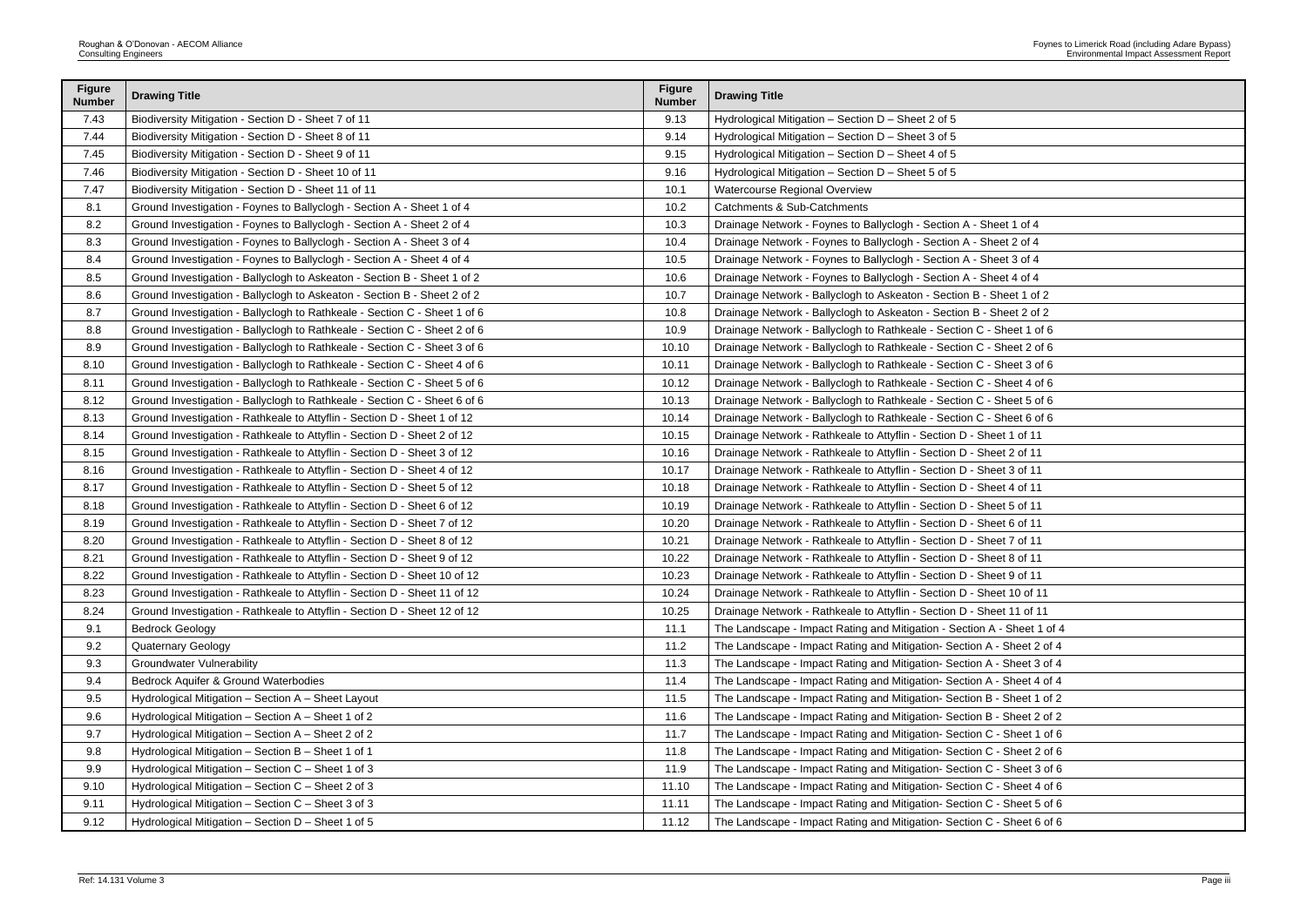| ection A – Sheet 3 of 4   |
|---------------------------|
| ection A - Sheet 4 of 4   |
| ection B – Sheet 1 of 2   |
| ection B - Sheet 2 of 2   |
| ection C – Sheet 1 of 6   |
| ection C – Sheet 2 of 6   |
| ection C – Sheet 3 of 6   |
| ection C – Sheet 4 of 6   |
| ection C – Sheet 5 of 6   |
| ection C – Sheet 6 of 6   |
| ection D - Sheet 1 of 11  |
| ection D – Sheet 2 of 11  |
| ection D – Sheet 3 of 11  |
| ection D - Sheet 4 of 11  |
| ection D – Sheet 5 of 11  |
| ection D – Sheet 6 of 11  |
| ection D - Sheet 7 of 11  |
| ection D – Sheet 8 of 11  |
| ection D - Sheet 9 of 11  |
| ection D - Sheet 10 of 11 |
| ection D - Sheet 11 of 11 |
|                           |
|                           |
|                           |
|                           |
|                           |
|                           |
|                           |
|                           |
|                           |
|                           |
|                           |
|                           |
|                           |
|                           |
|                           |
|                           |
|                           |
|                           |
|                           |
|                           |

| <b>Figure</b><br><b>Number</b> | <b>Drawing Title</b>                                                            | <b>Figure</b><br><b>Number</b> | <b>Drawing Title</b>                                                              |
|--------------------------------|---------------------------------------------------------------------------------|--------------------------------|-----------------------------------------------------------------------------------|
| 11.13                          | The Landscape - Impact Rating and Mitigation- Section D - Sheet 1 of 11         | 14.3                           | Archaeology, Architectural & Cultural Heritage Sites - Section A - Sheet 3 of 4   |
| 11.14                          | The Landscape - Impact Rating and Mitigation- Section D - Sheet 2 of 11         | 14.4                           | Archaeology, Architectural & Cultural Heritage Sites - Section A - Sheet 4 of 4   |
| 11.15                          | The Landscape - Impact Rating and Mitigation- Section D - Sheet 3 of 11         | 14.5                           | Archaeology, Architectural & Cultural Heritage Sites - Section B - Sheet 1 of 2   |
| 11.16                          | The Landscape - Impact Rating and Mitigation- Section D - Sheet 4 of 11         | 14.6                           | Archaeology, Architectural & Cultural Heritage Sites - Section B - Sheet 2 of 2   |
| 11.17                          | The Landscape - Impact Rating and Mitigation- Section D - Sheet 5 of 11         | 14.7                           | Archaeology, Architectural & Cultural Heritage Sites - Section C - Sheet 1 of 6   |
| 11.18                          | The Landscape - Impact Rating and Mitigation- Section D - Sheet 6 of 11         | 14.8                           | Archaeology, Architectural & Cultural Heritage Sites - Section C - Sheet 2 of 6   |
| 11.19                          | The Landscape - Impact Rating and Mitigation- Section D - Sheet 7 of 11         | 14.9                           | Archaeology, Architectural & Cultural Heritage Sites - Section C - Sheet 3 of 6   |
| 11.20                          | The Landscape - Impact Rating and Mitigation- Section D - Sheet 8 of 11         | 14.10                          | Archaeology, Architectural & Cultural Heritage Sites - Section C - Sheet 4 of 6   |
| 11.21                          | The Landscape - Impact Rating and Mitigation- Section D - Sheet 9 of 11         | 14.11                          | Archaeology, Architectural & Cultural Heritage Sites - Section C - Sheet 5 of 6   |
| 11.22                          | The Landscape - Impact Rating and Mitigation- Section D - Sheet 10 of 11        | 14.12                          | Archaeology, Architectural & Cultural Heritage Sites - Section C - Sheet 6 of 6   |
| 11.23                          | The Landscape - Impact Rating and Mitigation- Section D - Sheet 11 of 11        | 14.13                          | Archaeology, Architectural & Cultural Heritage Sites - Section D - Sheet 1 of 11  |
| 11.24                          | The Landscape - Attenuation Pond Landscape Plan - Sheet 1 of 3                  | 14.14                          | Archaeology, Architectural & Cultural Heritage Sites - Section D - Sheet 2 of 11  |
| 11.25                          | The Landscape - Attenuation Pond Landscape Plan - Sheet 2 of 3                  | 14.15                          | Archaeology, Architectural & Cultural Heritage Sites - Section D - Sheet 3 of 11  |
| 11.26                          | The Landscape - Attenuation Pond Landscape Plan - Sheet 3 of 3                  | 14.16                          | Archaeology, Architectural & Cultural Heritage Sites - Section D - Sheet 4 of 11  |
| 11.27                          | The Landscape - Typical Sections - Sheet 1 of 1                                 | 14.17                          | Archaeology, Architectural & Cultural Heritage Sites - Section D - Sheet 5 of 11  |
| 12.1                           | Noise Monitoring Locations & Mitigation - Section A - Sheet 1 of 4              | 14.18                          | Archaeology, Architectural & Cultural Heritage Sites - Section D - Sheet 6 of 11  |
| 12.2                           | Noise Monitoring Locations & Mitigation - Section A - Sheet 2 of 4              | 14.19                          | Archaeology, Architectural & Cultural Heritage Sites - Section D - Sheet 7 of 11  |
| 12.3                           | Noise Monitoring Locations & Mitigation - Section A - Sheet 3 of 4              | 14.20                          | Archaeology, Architectural & Cultural Heritage Sites - Section D - Sheet 8 of 11  |
| 12.4                           | Noise Monitoring Locations & Mitigation - Section A - Sheet 4 of 4              | 14.21                          | Archaeology, Architectural & Cultural Heritage Sites - Section D - Sheet 9 of 11  |
| 12.5                           | Noise Monitoring Locations & Mitigation - Section B - Sheet 1 of 2              | 14.22                          | Archaeology, Architectural & Cultural Heritage Sites - Section D - Sheet 10 of 11 |
| 12.6                           | Noise Monitoring Locations & Mitigation - Section B - Sheet 2 of 2              | 14.23                          | Archaeology, Architectural & Cultural Heritage Sites - Section D - Sheet 11 of 11 |
| 12.7                           | Noise Monitoring Locations & Mitigation - Section C - Sheet 1 of 6              | 15.1                           | Land Holding - Section A - Sheet 1 of 4                                           |
| 12.8                           | Noise Monitoring Locations & Mitigation - Section C - Sheet 2 of 6              | 15.2                           | Land Holding - Section A - Sheet 2 of 4                                           |
| 12.9                           | Noise Monitoring Locations & Mitigation - Section C - Sheet 3 of 6              | 15.3                           | Land Holding - Section A - Sheet 3 of 4                                           |
| 12.10                          | Noise Monitoring Locations & Mitigation - Section C - Sheet 4 of 6              | 15.4                           | Land Holding - Section A - Sheet 4 of 4                                           |
| 12.11                          | Noise Monitoring Locations & Mitigation - Section C - Sheet 5 of 6              | 15.5                           | Land Holding - Section B - Sheet 1 of 2                                           |
| 12.12                          | Noise Monitoring Locations & Mitigation - Section C - Sheet 6 of 6              | 15.6                           | Land Holding - Section B - Sheet 2 of 2                                           |
| 12.13                          | Noise Monitoring Locations & Mitigation - Section D - Sheet 1 of 11             | 15.7                           | Land Holding - Section C - Sheet 1 of 6                                           |
| 12.14                          | Noise Monitoring Locations & Mitigation - Section D - Sheet 2 of 11             | 15.8                           | Land Holding $-$ Section C $-$ Sheet 2 of 6                                       |
| 12.15                          | Noise Monitoring Locations & Mitigation - Section D - Sheet 3 of 11             | 15.9                           | Land Holding - Section C - Sheet 3 of 6                                           |
| 12.16                          | Noise Monitoring Locations & Mitigation - Section D - Sheet 4 of 11             | 15.10                          | Land Holding $-$ Section C $-$ Sheet 4 of 6                                       |
| 12.17                          | Noise Monitoring Locations & Mitigation - Section D - Sheet 5 of 11             | 15.11                          | Land Holding - Section C - Sheet 5 of 6                                           |
| 12.18                          | Noise Monitoring Locations & Mitigation - Section D - Sheet 6 of 11             | 15.12                          | Land Holding - Section $C$ - Sheet 6 of 6                                         |
| 12.19                          | Noise Monitoring Locations & Mitigation - Section D - Sheet 7 of 11             | 15.13                          | Land Holding - Section D - Sheet 1 of 11                                          |
| 12.20                          | Noise Monitoring Locations & Mitigation - Section D - Sheet 8 of 11             | 15.14                          | Land Holding - Section D - Sheet 2 of 11                                          |
| 12.21                          | Noise Monitoring Locations & Mitigation - Section D - Sheet 9 of 11             | 15.15                          | Land Holding - Section D - Sheet 3 of 11                                          |
| 12.22                          | Noise Monitoring Locations & Mitigation - Section D - Sheet 10 of 11            | 15.16                          | Land Holding - Section D - Sheet 4 of 11                                          |
| 12.23                          | Noise Monitoring Locations & Mitigation - Section D - Sheet 11 of 11            | 15.17                          | Land Holding - Section D - Sheet 5 of 11                                          |
| 13.1                           | Air Quality and Climate Locations                                               | 15.18                          | Land Holding - Section D - Sheet 6 of 11                                          |
| 14.1                           | Archaeology, Architectural & Cultural Heritage Sites - Section A - Sheet 1 of 4 | 15.19                          | Land Holding - Section D - Sheet 7 of 11                                          |
| 14.2                           | Archaeology, Architectural & Cultural Heritage Sites - Section A - Sheet 2 of 4 | 15.20                          | Land Holding - Section D - Sheet 8 of 11                                          |